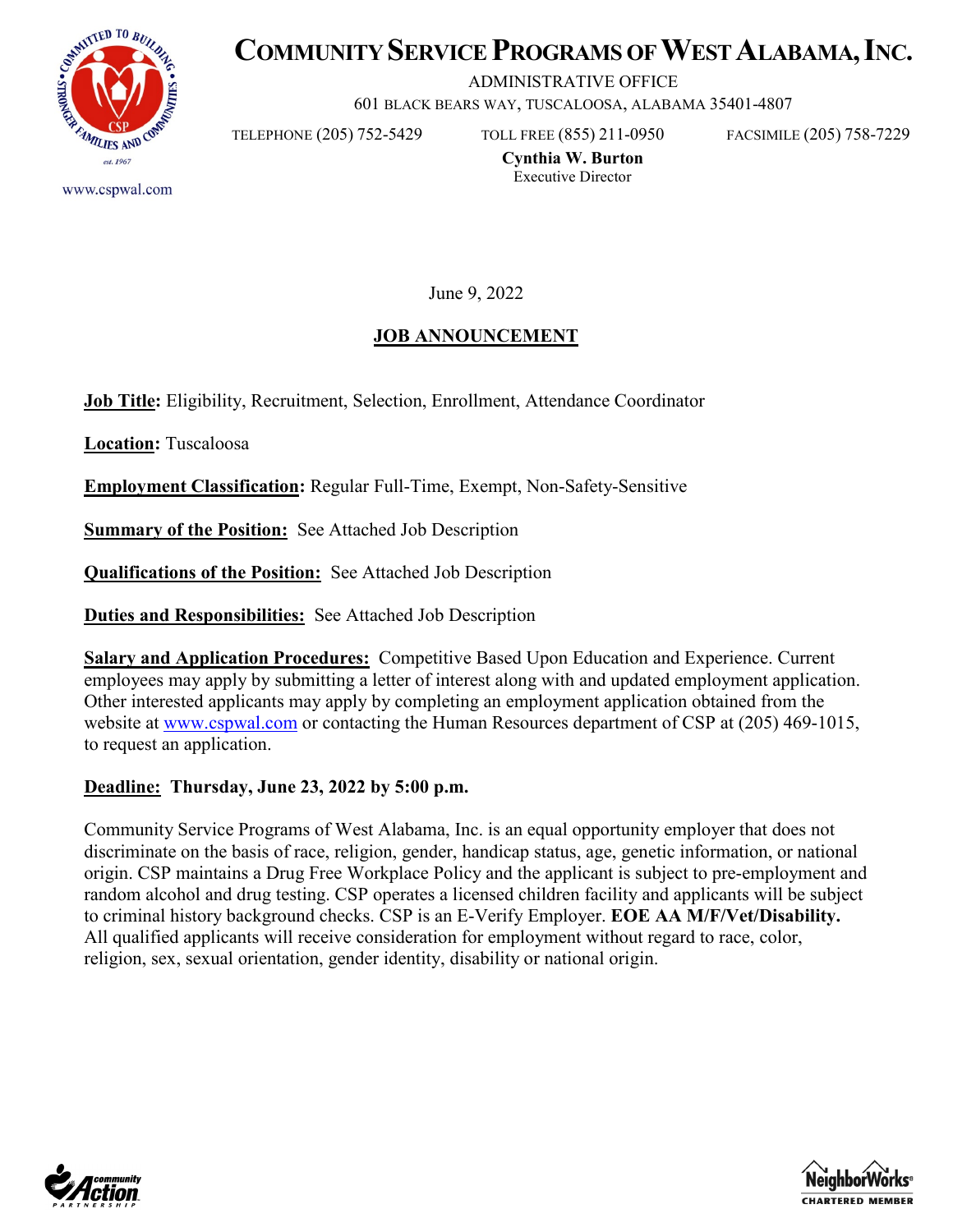# **Community Service Programs of West Alabama, Inc.**

# **Job Description**

**Job Title:** Eligibility, Recruitment, Selection, Enrollment, Attendance Coordinator

**Division/Department:** Head Start/Early Head Start

**Reports To:** Head Start/Early Head Start Director

**Exemption Status:** Regular Full-Time, Exempt, Non-Safety-Sensitive

**Salary:** Competitive Based Upon Education and Experience

#### **Summary of Position**

The ERSEA Coordinator directs implementation and administration of activities related to eligibility, recruitment, selection, enrollment and attendance of Head Start/Early Head Start children, assuring compliance with the Head Start Performance Standards and CNP requirements.

#### **Essential Duties and Responsibilities**

- Plan and implement procedures related to eligibility, recruitment, selection, enrollment and attendance of Head Start/Early Head Start children, including those with special needs.
- Implement a confidential record-keeping system.
- Utilize information gathered from Self-Assessment and Community Assessment to review and update selection criteria.
- Plan and implement procedures related to timely enrollment of children.
- Monitor enrollment, attendance, and meal counts of children daily.
- Collaborate with Center Managers and Family Services Advocates to address any concerns.
- Assure the submission of accurate monthly reports on enrollment, attendance and meals.
- Implement procedures to consistently maintain funded enrollment and attendance goals.
- Systematically audit income calculations and verification of enrollment applications.
- Provide annual training for Policy Council, Board of Directors, and staff regarding ERSEA requirements.
- Recruit volunteers and in-kind services.
- Follow orally communicated directions and instructions regarding work assignments and procedures.
- Follow safety guidelines and maintain a safe working environment.
- Comply with all Head Start, DHR and Agency guidelines, policies and procedures.
- Actively contribute to a positive work environment.
	- o Maintain fair and consistent practices
	- o Use a positive tone when speaking to others
	- o Maintain a positive morale
	- o Offer support
	- o Provide information updates or changes
	- o Communicate regularly
- Additional duties and responsibilities may be assigned by supervisor.



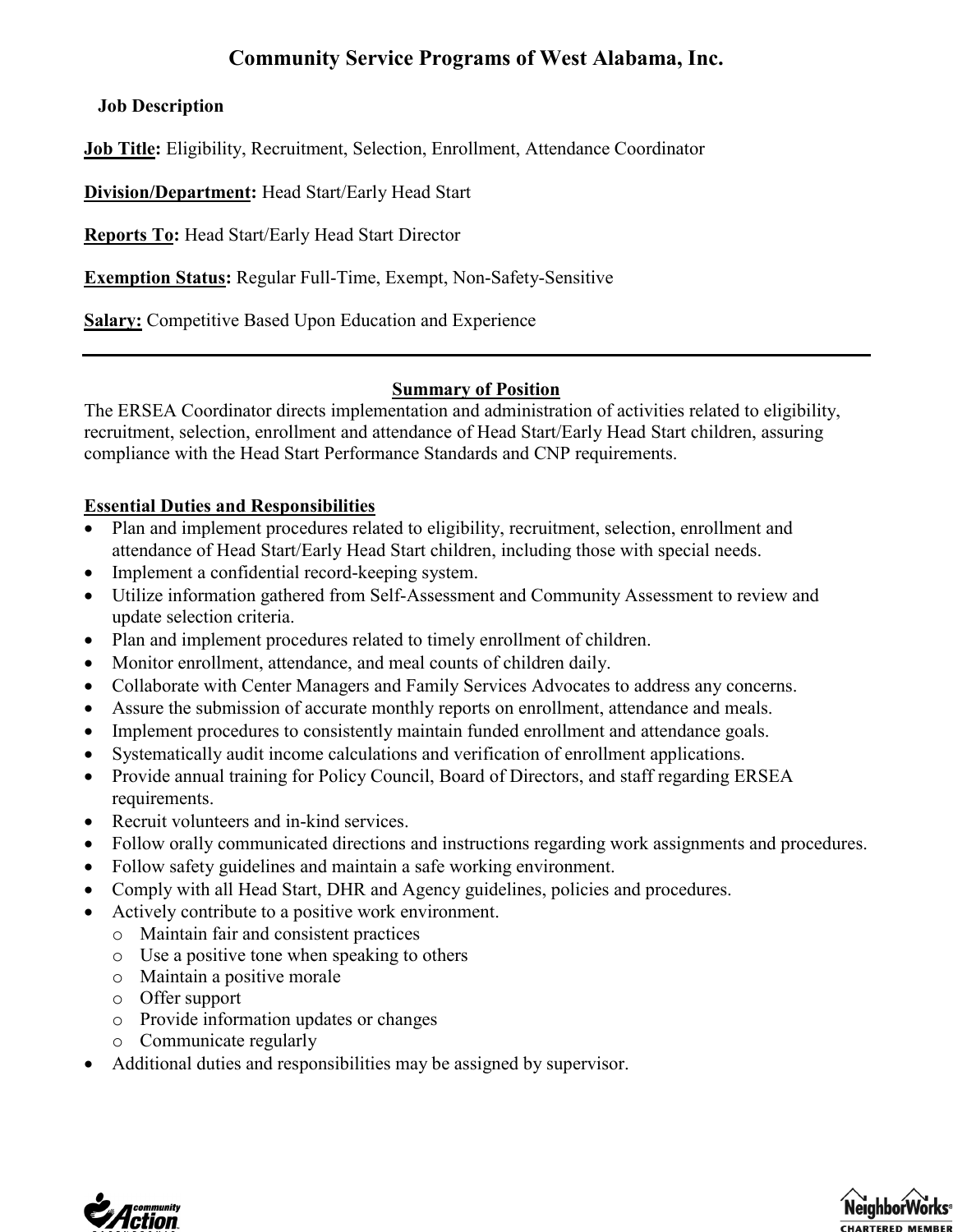# **Qualifications**

To perform this job successfully, an individual must be able to perform each essential duty satisfactorily. The requirements listed below are representative of the knowledge, skill, and/or ability required. Reasonable accommodations may be made to enable individuals with disabilities to perform the essential functions.

# • **Education and Experience**

- o Possession of a Bachelor degree in Social Work, Sociology, Family and Human Development or a related field.
- o Three years' experience in social work in comparable programs, working with poverty families is required.
- o Experience implementing basic concepts of education, planning, and the delivery of social services is desired.
- o Must meet all suitability criteria for employment and/or certification/licensure, including the Alabama Child Protection Act of 1999 and Act No. 2002-457.
- o Work leadership experience

# • **Certificates, Licenses, Registrations**

- o Valid Alabama driver's license.
- o Serviceable automobile with liability insurance.

# • **Language Skills**

- o Ability to develop and conduct comprehensive training workshops.
- o Ability to communicate to diverse populations.
- o Ability to communicate verbally and in writing.
- o Ability to effectively present information to children and families.
- o Ability to communicate in large and small group settings.

# • **Mathematical Skills:**

o Ability to compute basic math such as addition, subtraction, multiplication and division, using whole numbers, fractions and percentages.

#### • **Reasoning Ability**:

- o Ability to define problems and draw valid conclusions.
- o Ability to process information for conflict management and resolution.

# • **Other Skills and Abilities**:

- o Ability to develop effective working relationships with staff, children and families.
- o Ability to communicate clearly and concisely to staff, children and families.
- o Ability to work with members of diverse populations.
- o Capable of handling multiple tasks with time constraints.
- o Ability to meet deadlines and follow through consistently.
- o Ability to develop solid working knowledge of program database and reporting programs.
- o Solid working knowledge of current productivity software.

#### **Physical Demands**

The physical demands listed are representative of those that must be met by an employee to successfully perform the essential functions of this job. Reasonable accommodations may be made to enable individuals with disabilities to perform the essential duties and responsibilities previously mentioned.